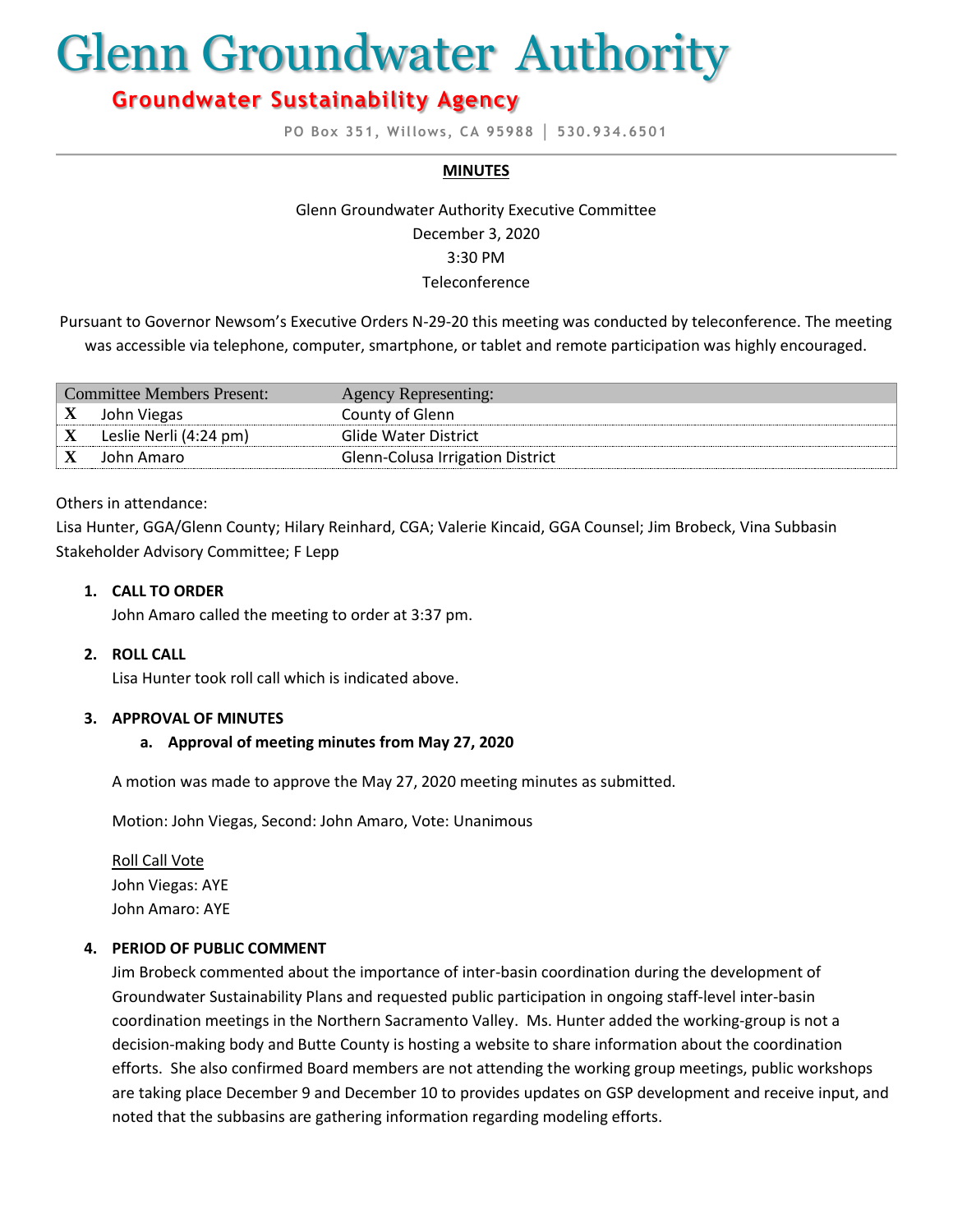#### **5. STAFF UPDATES**

Ms. Hunter stated the annual audit is in progress. She noted she met with The Nature Conservancy and Department of Water Resources staff to discuss the potential to partner on a multi-benefit groundwater recharge project. More information will be presented at the GGA Board meeting. The transition to the new office location is going smoothly.

#### **6. COLUSA SUBBASIN GROUNDWATER SUSTAINABILTY PLAN**

- **a. Receive update on Plan development and activities**
- **b. Receive update on GSP Development Grants (Proposition 1 and Proposition 68)**
- **c. Receive update on Project Agreements**
- **d. \*Discussion and possible recommendations to the GGA Board on Colusa Subbasin Outreach Strategy**
- **e. \*Discussion and possible recommendations to the GGA Board on Technical Advisory Committee**
- **f. \*Discussion and possible recommendations to the GGA Board on GSP development and activities**

Ms. Hunter indicated the **grants** and **Project Agreements** are on-track and going smoothly. The committee discussed the status of **outreach** components including social media, upcoming outreach meetings, and inperson versus online formats. Ms. Hunter noted that the Colusa Subbasin SGMA Facebook and Twitter accounts were launched. Emails were sent to Board members, outreach partners, and media to share information about the outreach meetings and launching of social media. Mr. Amaro agreed that he could provide the introduction at the public meetings being held in coordination with the Colusa Groundwater Authority. John Viegas can be available if needed.

Ms. Hunter introduced the draft **Colusa Subbasin Logo** that has been developed by the outreach team to show the Colusa Subbasin as a cohesive unit. The logo is expected to be used for joint projects, programs, the GSP, and similar items. There was agreement that the design is pleasing and committee members preferred the design with the logo above with words below. It was clarified that both designs would be used depending on the layout of the items. Mr. Viegas suggested only having one version so as not to create confusion. Mr. Viegas made a motion to recommend the Colusa Subbasin logo to the Board of Directors for discussion and approval.

Motion: John Viegas, Second: John Amaro, Vote: Unanimous

Roll Call Vote John Viegas: AYE John Amaro: AYE

There was further discussion on outreach in-person versus online formats. The State has just announced further restrictions. In-person activities are not possible at this time.

There was consensus regarding the direction of the outreach approach.

The discussion regarding the **Technical Advisory Committee** (TAC) stems from previous conversations on how best to facilitate the transfer of information from the TAC to the Board. The goal is to get enough technical and GSP development information to the Boards so that Board members feel prepared to make difficult decisions through the GSP development process. The TAC is working hard on the technical components, Davids Engineering provides a monthly status update memo, and a TAC member is giving reports at the Board meetings. Some Board members have expressed they are not feeling comfortable with making decisions when the time comes because they do not have enough information. Additionally, the GGA has received a verbal resignation from a TAC member, and that vacancy will need to be filled.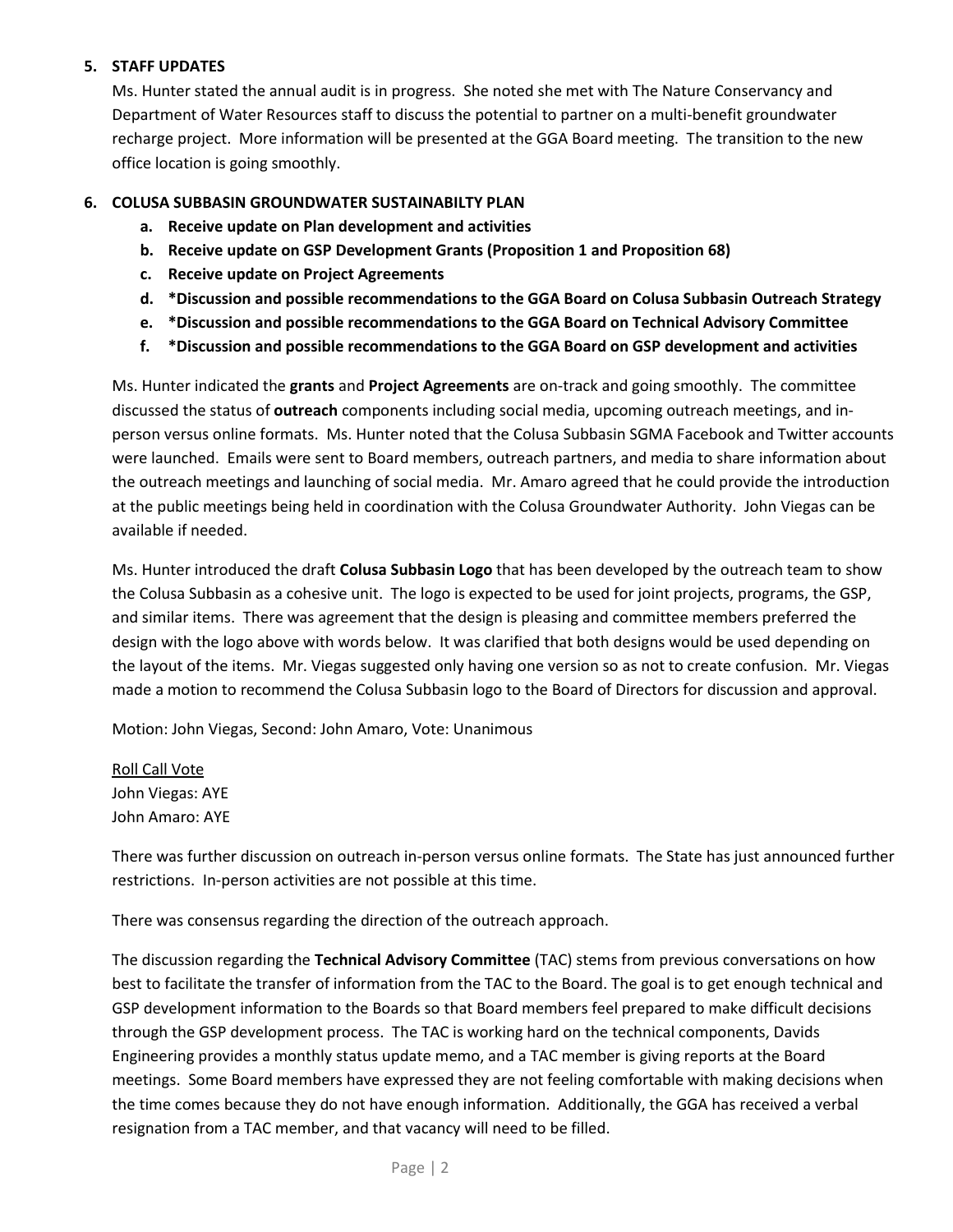There was general discussion eluding that it is difficult to disseminate such a large amount of information to whole Board. It is the responsibility of each Board member to review the information, ask questions, and educate themselves prior to Board meetings and decision points. Some Board members have found it helpful to listen to the TAC meetings. A suggestion was made that it may be helpful to have a longer meeting every other month or as needed to review TAC materials and discussions. Another suggestion is to have the consultants provide a presentation to the Board. It was noted in a neighboring subbasin, the consultant provides powerpoint presentations to the Advisory Board monthly. Another potential option is to include robust reports from the TAC and continue to have the TAC representative be available for questions, and to include the TAC meeting minutes and presentations in the Board packet. Joint CGA/GGA Board meetings to review TAC discussions is another possibility, if also desired by the CGA.

Ms. Kincaid pointed out there is a huge volume of technical information to distill down for the Board. It may be helpful to create decision points as chapters or components are developed. The draft chapter could be brought to the Board so they can understand the components and provide direction or approval. Ideally, the process would take place in two steps. The first step being a draft chapter presented as an information item, and at the next meeting present the chapter for approval. Presenting items for approval creates a different dynamic than being a receiver of information. There was general agreement for this approach.

Ms. Hunter summarized the discussion noting the idea to include TAC minutes and presentations in the Board meeting packets, with the hope that Board members take it upon themselves to educate themselves. Another recommendation is to bring decision points to the Board, preferably in two steps. The first step would be to introduce the item and receive feedback and the second step to bring the item for approval, not approval of the GSP, but rather the components that will make up the GSP. There was also a thought to potentially hold some Joint Board meetings. Mr. Amaro added it will still be helpful to have someone from the TAC at regular meetings to answer questions. Hilary Reinhard, CGA Board member stated she is glad this discussion is taking place and good points were made. She indicated the timeline is getting short and more input is needed from the Boards in these planning efforts.

It was agreed this item would be discussed at the Board meeting based on direction given to staff.

Ms. Hunter asked if the Executive Committee would like to provide direction on the TAC vacancy that will need to be filled. Previously, the member agencies made recommendations to the Board and the Board made the selection of the TAC members.

Discussion highlighted the need to reach out to nominees to ensure they have the time and are willing to participate. There was agreement that Ms. Hunter will include a short paragraph in the Board meeting packet indicating that there was discussion at the Executive Committee and they recommend that the Board should compile a list of individuals to contact and see if they are willing to participate on the TAC and then bring back a list of willing nominees for Board selection. Mr. Amaro noted the item should stress to the Board members to think about recommendations for nominations ahead of time and that this is an important position to fill.

There was no additional discussion on **GSP development and activities**.

# **7. DISCUSSION ON POTENTIAL DIRECTOR TRANSITIONS AND POSSIBLE ON-BOARDING MATERIALS**

John Viegas and Vince Minto are retiring from the Glenn County Board of Supervisors. A new Supervisor and Alternate will be appointed to replace the current Glenn County representatives. As new members come into the organization, it may be helpful to provide the new member(s) with a foundational information packet to help them get oriented to the GGA. There was agreement to develop on-boarding materials. Suggestions to